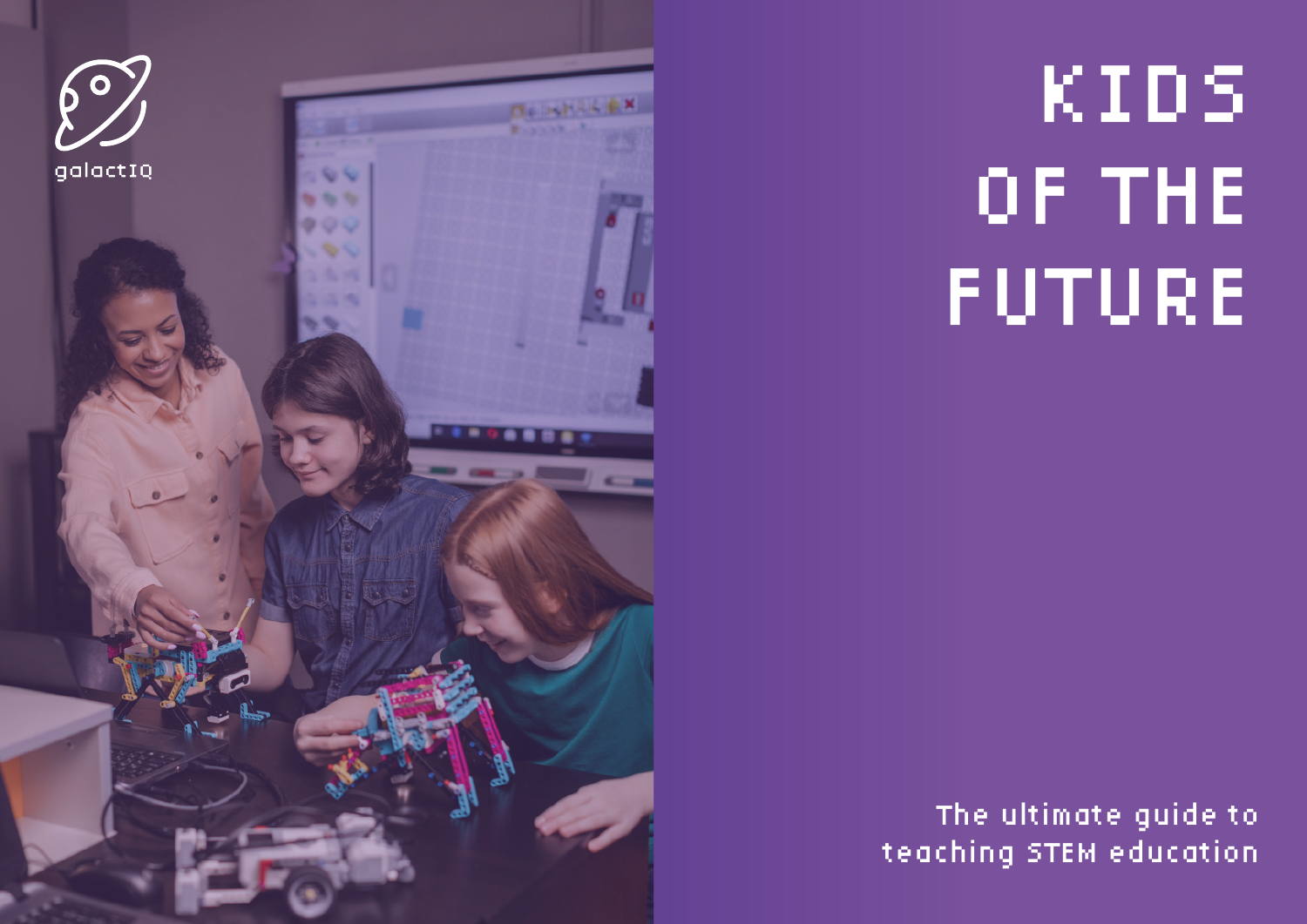### Help kids step into a technological future

Children need to be better prepared in the STEM areas starting in the elementary years, in order to prepare them for careers in the future (Murphy, 2011; NRC, 2011, 2013a). It is therefore important that we start teaching children STEM early in the classroom, otherwise our future will lack creative and confident people who can make the world a better place.

STEM education changes society by providing children with a new mindset and skills that are valued in any profession. A STEM student doesn't need to be an expert in every specific subject, but rather needs to acquire a mindset that enables them to step confidently into their future.

"Education is the passport to the future, for tomorrow belongs to those who prepare for it today" (Malcolm X, 1964).



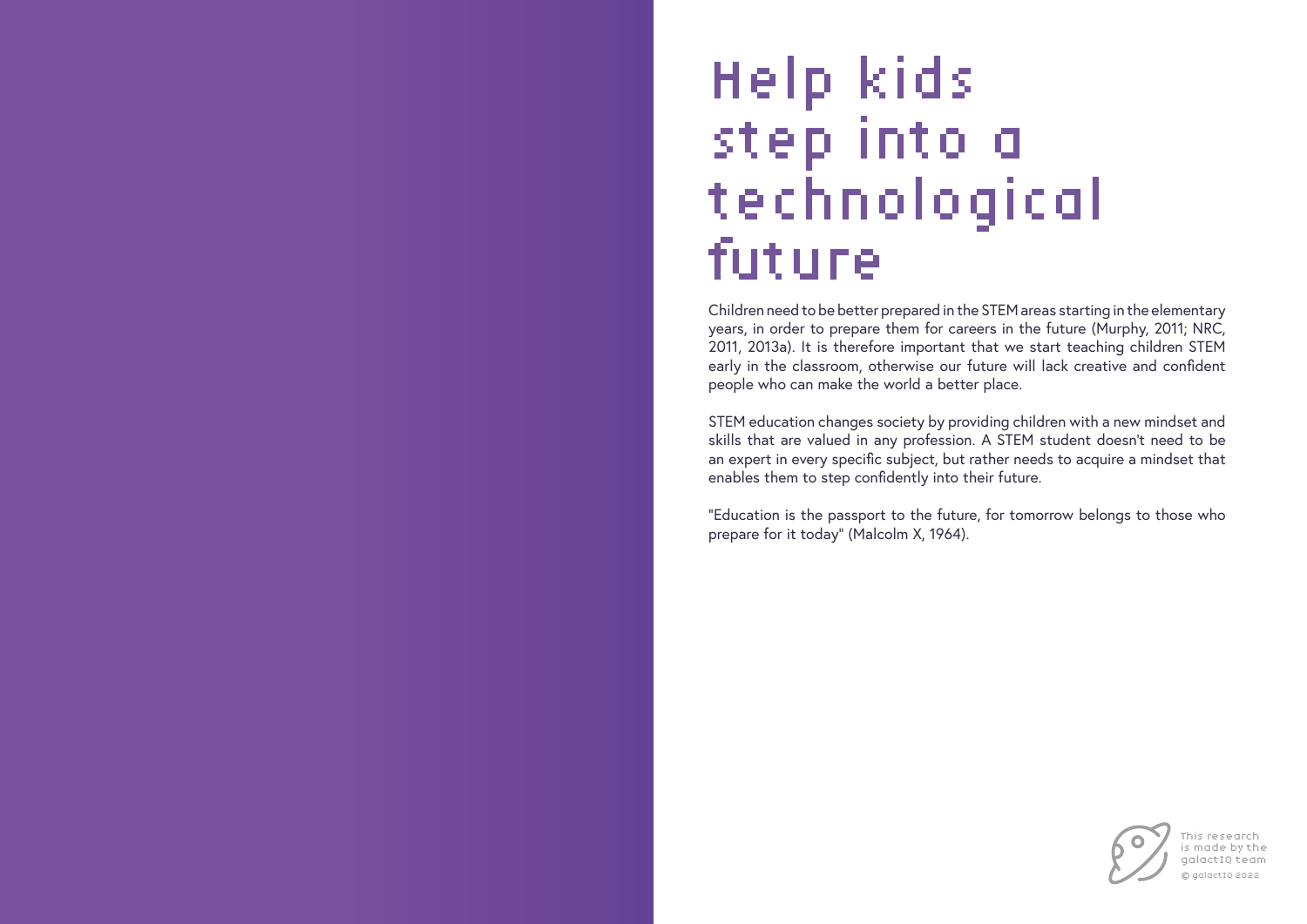## Beginner "I want to create things!"

age 5-6  $\bullet$  80



is made by t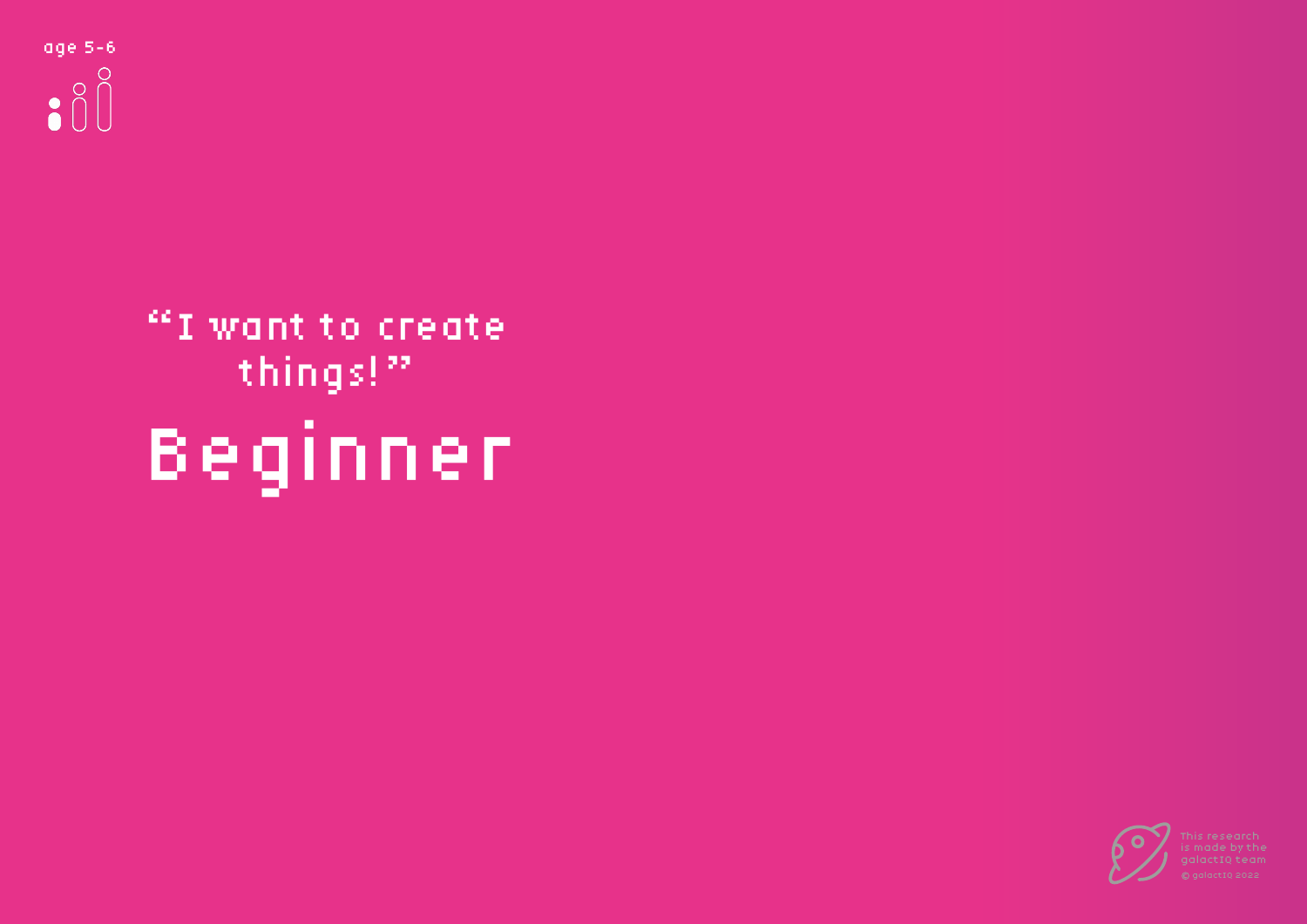- My world is surrounded by technology and new experiences.
- I talk about different things that are in my own world. I also draw and play about my ideas and the things I feel.
- When someone reads a story, I can tell the difference between made-up and real. Afterwards, I can answer simple questions about it.
- I can count up to 10 and I can copy simple shapes, letters and numbers. I also know a lot of colors.
- I already use technology and the internet at home, like watching YouTube and playing games on touch screen devices. I also use electronic toys and the TV remote. When I have a question in my mind, I ask it to Alexa, which is a voice assistant (smart speaker).
- I can't recognise dangers online and I don't know how to use technology safely. Sometimes I use the iPad too long and then my parents tell me to do something else.

### So many new experiences! TECH I USE

- Ipad
- Electronic toys
- TV remote control
- Smart speaker (voice assistant)

### WHAT DO I DO WITH MY TECH?

- I watch videos and TV programs.
- I play games.
- I interact with a smart speaker.

#### RISKS

- That I cannot recognise dangers online.
- That I don't know how to use technology safely.



## This is my world

42% have their own tablet.

- $44\%$  asks questions to their virtual assistant.
- **196%** uses video-sharing platforms.
- $\bullet$  13,5 hrs of tv per week.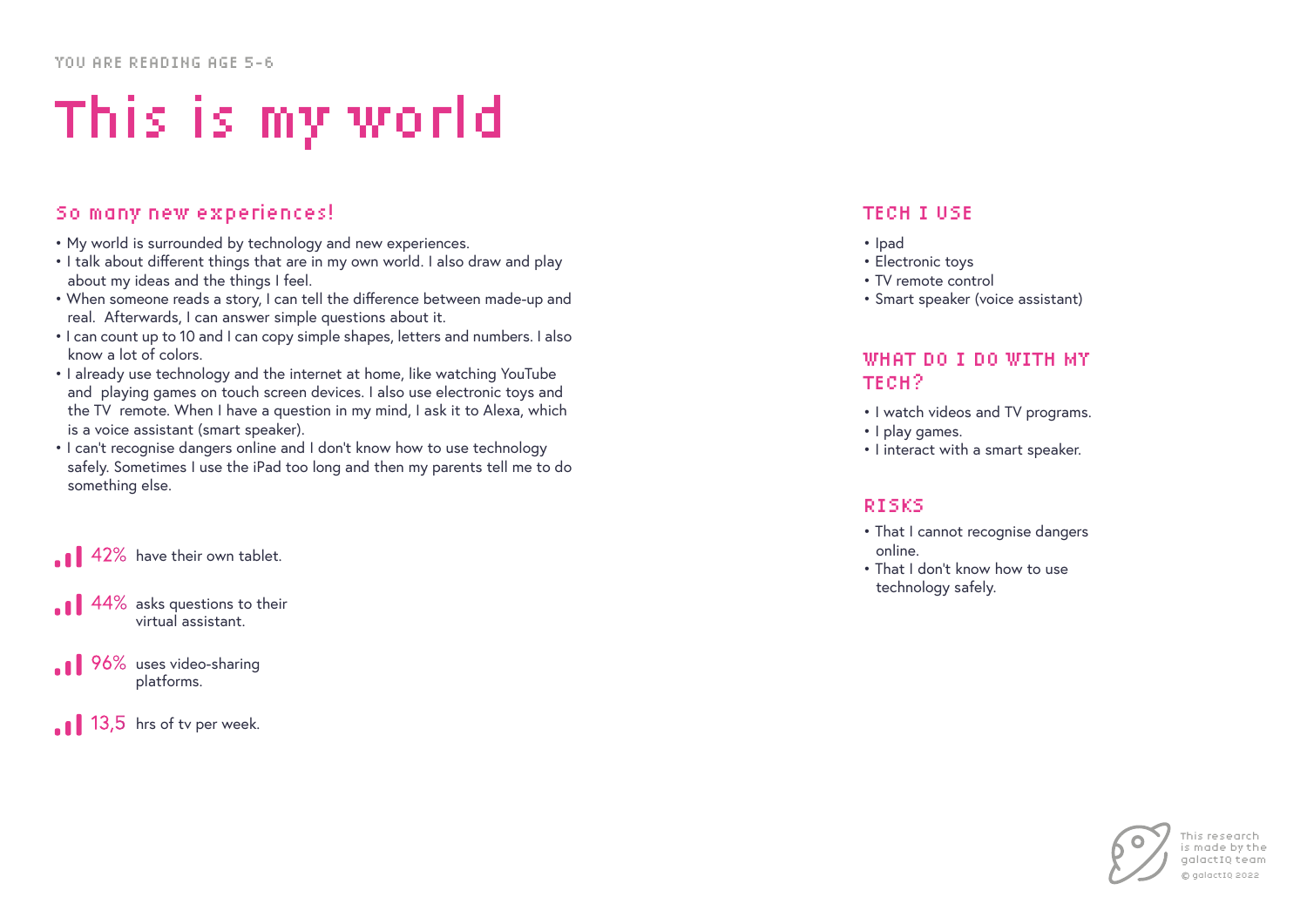### What they should learn

#### WHAT SHOULD THEY KNOW?

- How to use technological devices
- Basic programming principles
- Creating technology through robotics
- Collecting information from a digital source
- How to behave online

### WHICH HARDWARE?

- Touch screen devices
- Computer with mouse and keyboard

### WHICH SOFTWARE?

- Web browser
- Scratch
- Educational games



- Develop computational thinking by understanding that a task can be repeated by a computer.
- Realise that many devices and toys are a kind of computer.
- Develop ICT skills by working with a (touch) screen, mouse and keyboard.
- Get to know the layout of a keyboard.
- Gain experience by playing games and educational programs on various digital devices.
- Learn what programming is and basic programming principles, such as events and position.
- Understand that certain sequences have a logical order.
- Realise that they build technology with robotics. And being able to construct a robot with guidelines and making a simple program for it.
- Learn to handle digital devices carefully.
- Learn about media literacy; learning what the internet is, how to behave on the internet, being aware of the dangers of the online environment and how to use technology safely.
- Explore the internet in a secure environment.
- Develop information skills by learning to collect information from a digital source and judge whether the information found is sufficient. Also learning to present the information found.
- Become acquainted with different forms of media messages, such as text, pictures, audio and video clips.

### THIS AGE GROUP SHOULD...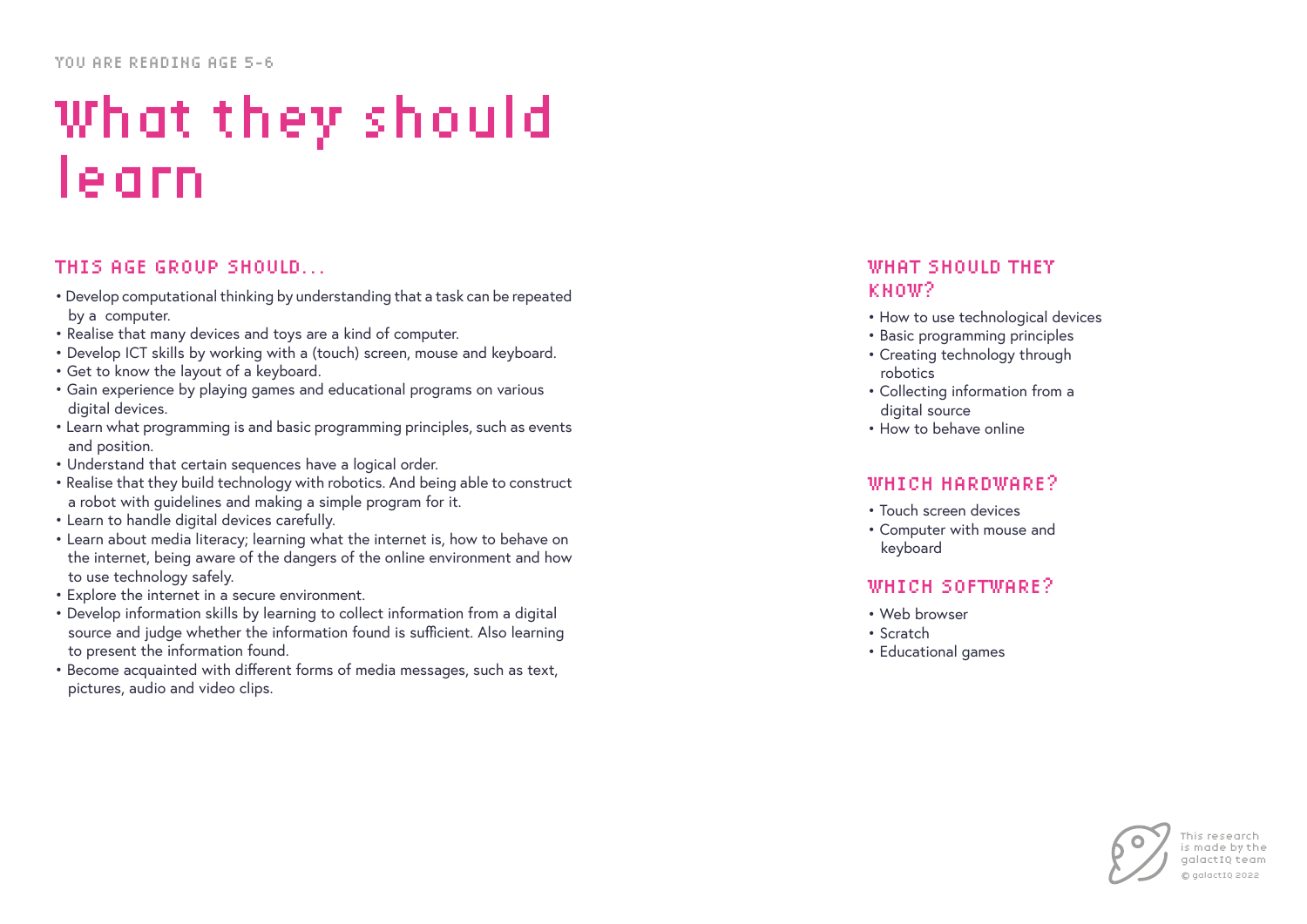### How to teach them

Kids at this stage will be very receptive when you teach them technology through playing and creativity. Here is a list of the fundamental learning goals and a few tools you can use to deliver the new knowledge:

- Behave online. Kids at this stage will be exposed to chats for the first time. It is now the time to understand good manners online, be respectful and be secure. Using the explore functions of Scratch (MIT) will help you explain how to be respectful to others.
- Communication skills. Let them brainstorm and design their own technological creation and display their ideas in front of the class. A simple pencil and paper are the perfect tools to get them started with the creative process. When they have searched for information online, let them draw the answers they found.
- ICT skills. At this stage it's important that they get acquainted with different technological devices. Let them experience working with different devices such as an ipad and a computer by playing educational software, like Scratch.
- Be tech-creative. At this point of their lives they should understand how easy it is to create their own video game. Using Scratch is the best approach for them to understand the most basic programming skills and feel proud of how an idea went from paper to a screen. You can integrate programming with existings subjects, like Mathematics.
- Problem-solving skills. Creating a robot is a perfect way to understand how technology is something tangible. Robotics will challenge them in their creative process of designing, building and programming. LEGO Education packs (like WeDo 2.0., Spike or Mindstorms) can be the best tool to achieve this goal. In this phase it's important that kids learn from each other.

### It will give them a strong base of skills

- Use words and examples they are familiar with.
- Teach new concepts step by step and give instructions one by one.
- Give fixed guidelines to help them through their creative process.

- Allow them to brainstorm in groups about a topic.
- Ask your students to teach each other in front of the class or with a one-to-one approach.

- Let them present their projects in front of the whole class.
- Give them the opportunity to give feedback by saying that they like or dislike something.



### GIVING EXPLANATIONS

### LEARNING FROM EACH OTHER

### SPEAKING IN PUBLIC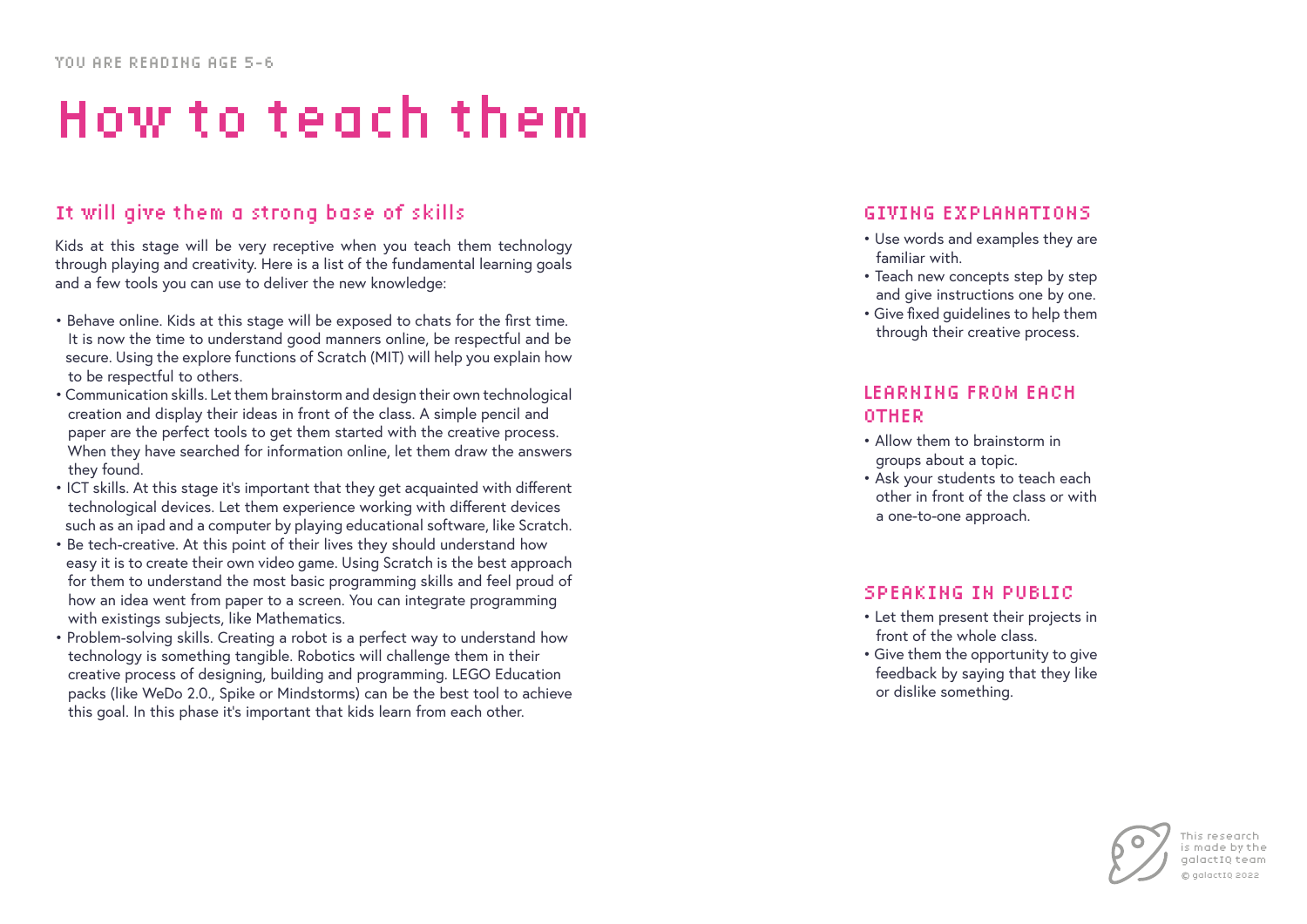# Trial and error

"It's easy to learn if you are open to it, but you have to make time and space for it."

Danique, elementary school teacher

Learning about technology is easier and more intuitive than you might think. Don't worry about falling behind with your knowledge, because if you take the first step, the rest will flow naturally.

The trial and error method will help you learn to use technology and media through experimentation. It will give you the confidence to acquire more knowledge and skills. Here is an example of how you can use this method:

> 'his research is made by the galactIQ team galactIQ 2022

- Trial: take your time to use an application that you have never used before, Scratch, for instance. Scratch is a free object-oriented software development kit that allows you to create a program or game. It develops problem-solving skills and teaches you to start a project, divide it into sub-projects and finish it. Just explore Scratch, look at some projects, paste some coding blocks in the editor and see what happens.
- Error: remember it's good to make mistakes, because this is a way to discover and to learn where the boundaries are. You'll feel more secure and understand how to solve problems yourself first. And it will teach you how to enjoy trying and learning new things. Remember that you don't have to give your pupils answers to everything, because children can learn by investigating and they learn from others.



## Learn from experimenting

TIP 1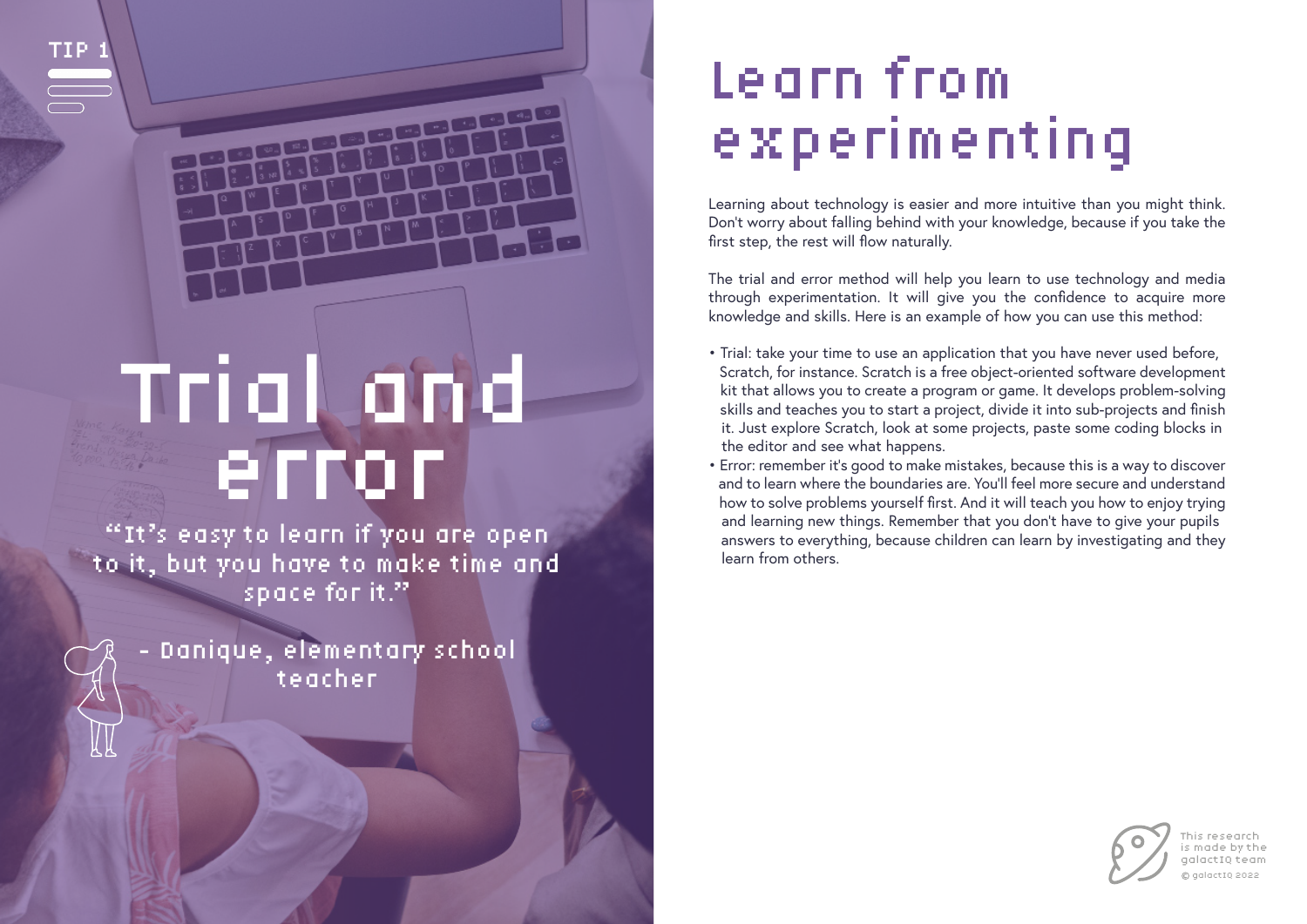## Competent "I find technology very interesting!"



is made by the galactIQ team galactIQ 2022

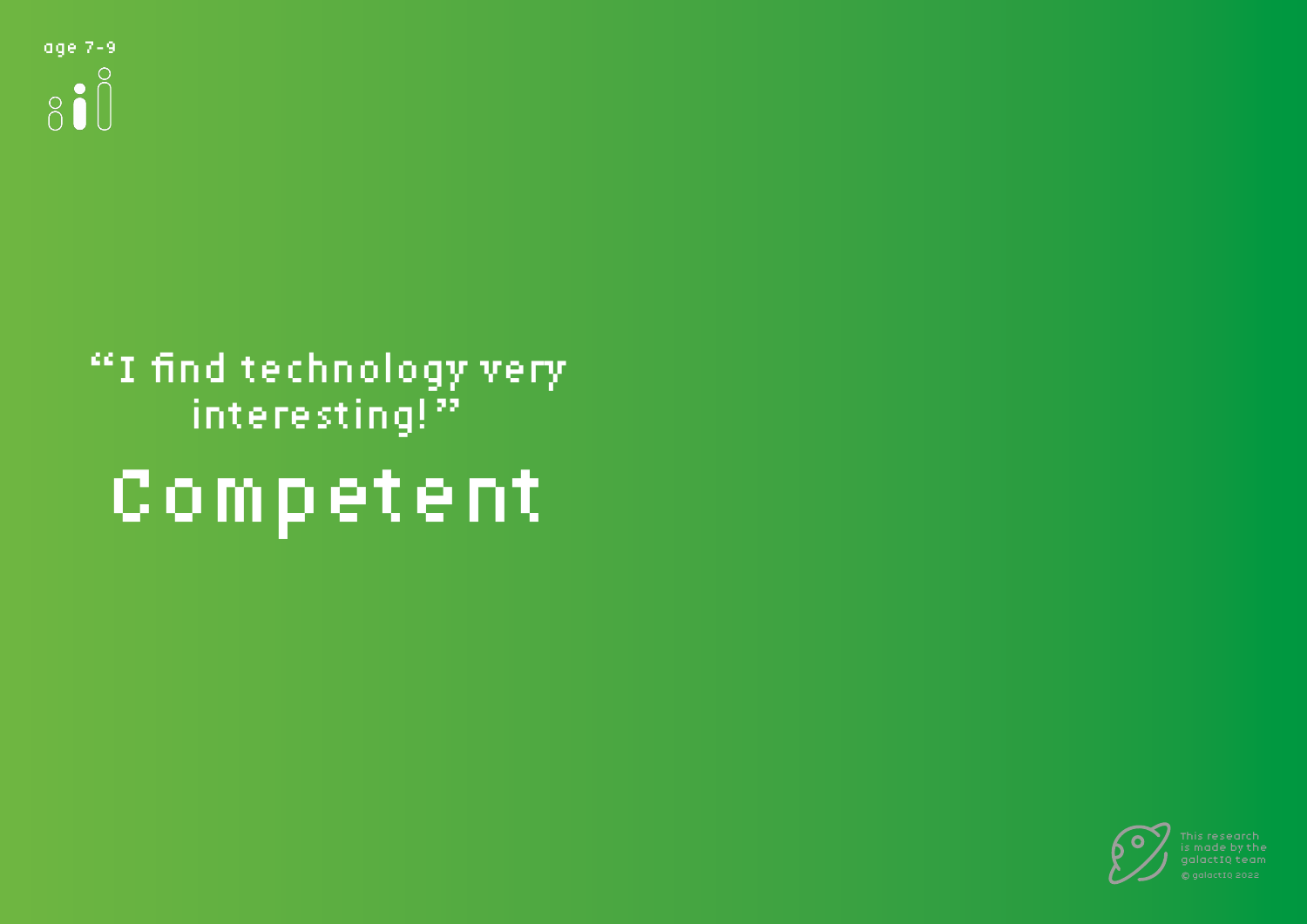- I know the basics of the technology, but there is still so much more to learn.
- I talk about things I am familiar with, but I also learn things that go beyond my own world and experiences.
- I work and play together with other kids.
- I understand words and sentences in books, I write stories and I understand speech.
- I can count backwards, I know the difference between left and right and I know what time it is.
- I use technology daily, mostly to play online games on touch screen devices and gaming consoles, like Playstation, Xbox and Nintendo Switch. I also communicate with others in online games. And I ask more and more to a voice assistant like Alexa (smart speaker).
- I am aware of social media and I find it hard to tell the difference between deepfakes and the truth. If I come across a stranger in an online game who says bad words, I don't know how to react.

 $27\%$  have seen worrying content online.

- Ipad
- Gaming consoles with a controller
- Smart speaker (voice assistant)

### WHAT DO I DO WITH MY TECH?

- I play (online) games.
- I watch videos and TV programs.
- I interact with a smart speaker.

### RISKS

- That I can't tell the difference between fake and the truth.
- That I encounter bad words and



## This is my world

### I'm excited to learn more things! TECH I USE

35% don't know how to react. have their own smartphone.

**1** 47% have their own tablet.

174% play games.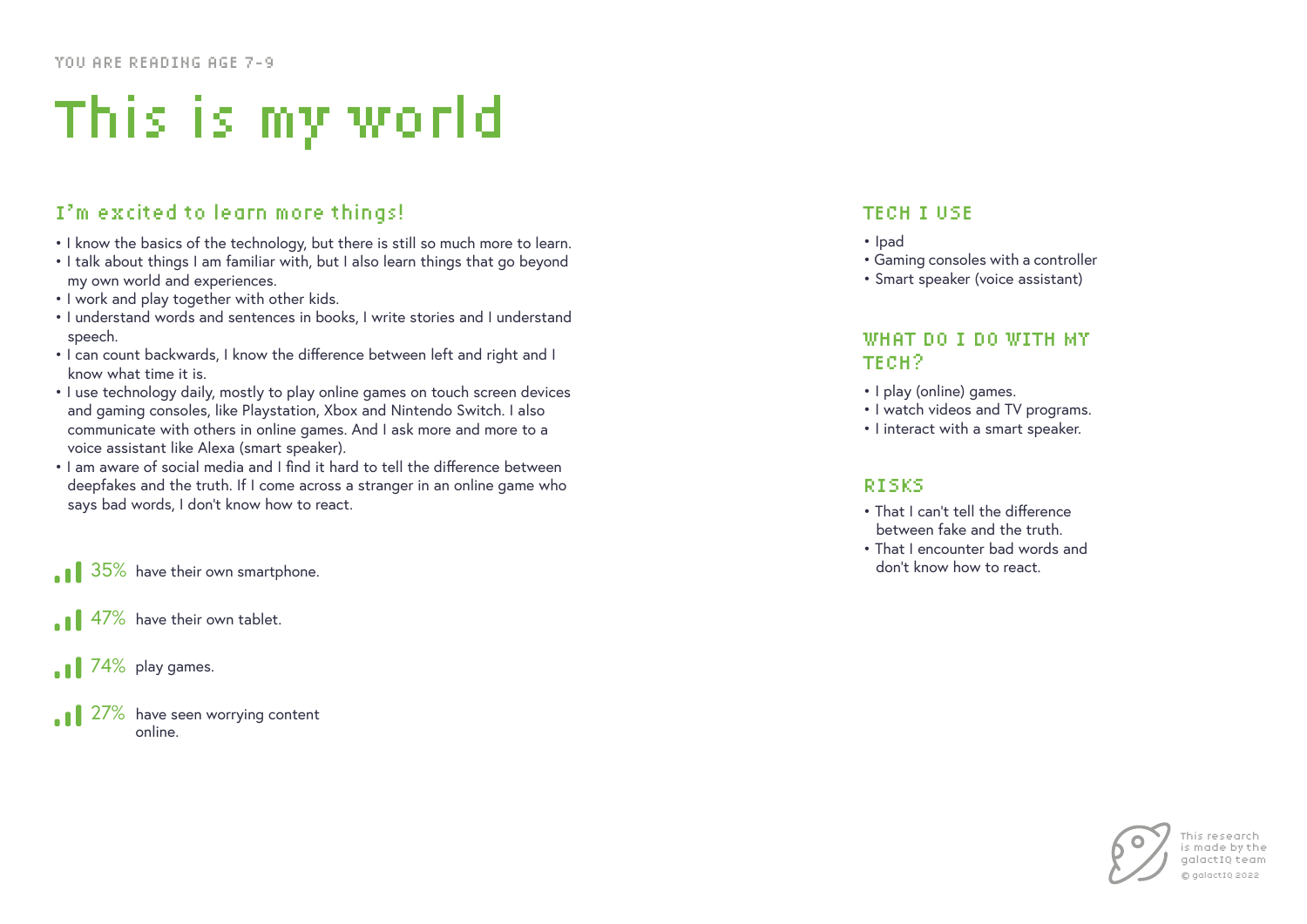### What they should learn

### WHAT SHOULD THEY KNOW?

- Learning more functions of the computer and touch screen devices
- Discover a new programming language
- Creating their own robot
- Distinguish between facts and opinions in digital information
- responsibility

• How to behave online and having



### WHICH HARDWARE?

- Touch screen devices
- Computer with mouse, keyboard and webcam
- Gaming consoles

#### WHICH SOFTWARE?

- Web browser
- Scratch
- Gaming platforms
- Powerpoint and Word
- Cloud software

- Develop computational thinking, so they understand how a computer works inside.
- Be familiar with the components of a computer with a mouse, keyboard and webcam.
- Type faster with a keyboard.
- Develop ICT skills by working with digital devices, software and applications.
- Gain experience by working with educational programs.
- Learn a new programming language and use it to create their own code.
- Learn the meaning of the term "algorithm" and learn to create a simple algorithm in a concrete situation with a predefined set of instructions.
- Be able to construct a robot with guidelines and make a program for it.
- Learn to be caring and have responsibility for hardware, programs and data.
- Learn about media literacy; how to behave on the internet, how to give feedback and learn how to safely handle the information shared with others online.
- Be aware of the importance of being careful when surfing the internet. Also learning to use secure passwords and understanding their importance.
- Develop information skills by learning to collect information from a digital source and make a selection from it. Also judging whether the information is useful and learning to distinguish between facts and opinions in digital information. And learn how to present their answers in an efficient and clear way.
- Realise the scope of media for communication. Also being aware that media are used intensively.

#### THIS AGE GROUP SHOULD...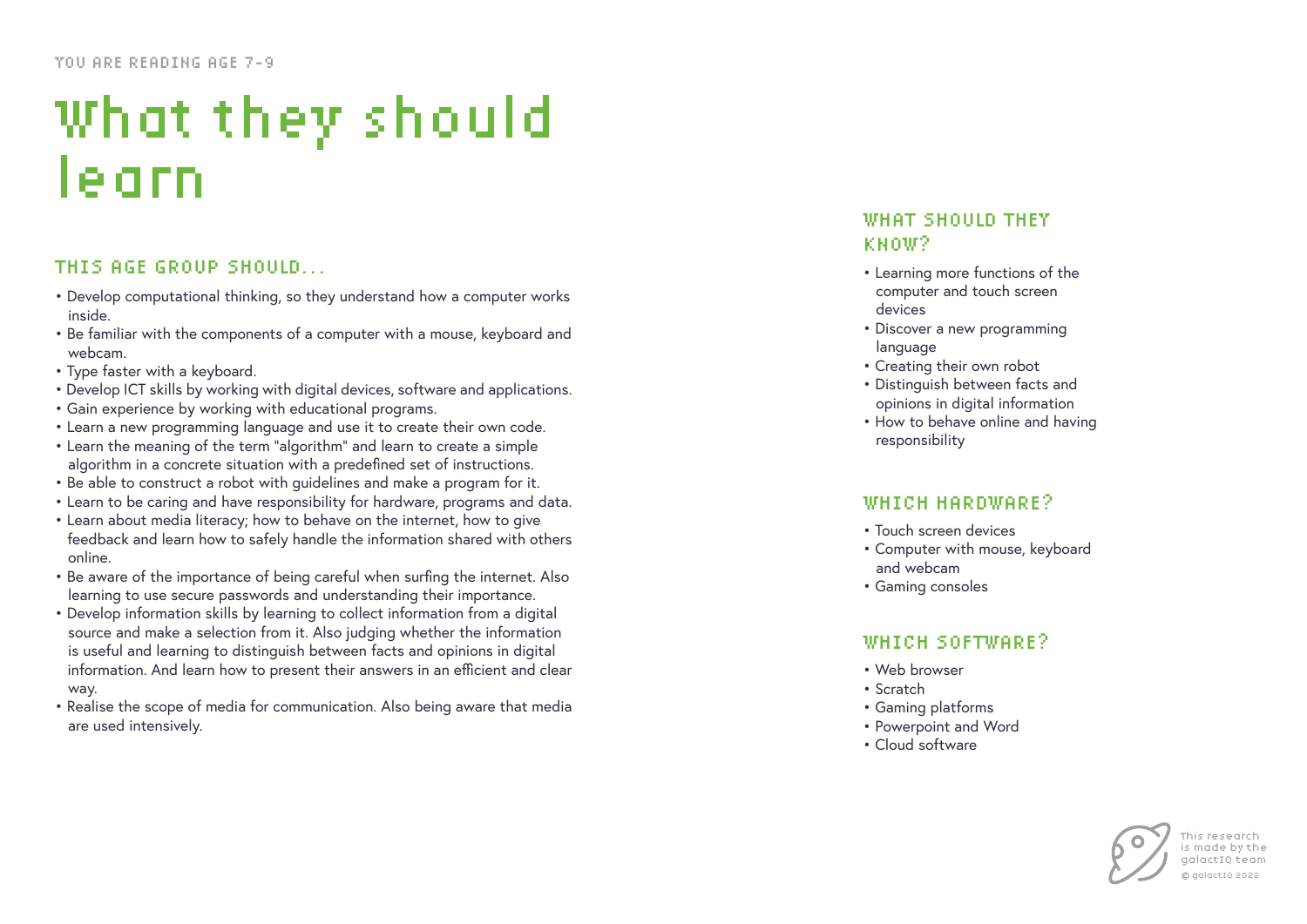### How to teach them

Kids at this stage will be very receptive when you teach them technology through experimenting and creativity. Here is a list of the fundamental learning goals and a few tools you can use to deliver the new knowledge:

- Being respectful online. Kids at this stage already chat with others in online games. Therefore it is important to learn how to be respectful online and how to give feedback. Using the explore functions of Scratch (MIT) will help you explain how to give feedback to others in a respectful way.
- Communication skills. Let them brainstorm and debate with others about a technological creation and present their ideas in front of the class. A pencil and paper will help them with brainstorming and visualising ideas. Let them collect and present the information found online with a drawing or a powerpoint. You can integrate this practice with existing subjects, like History.
- ICT skills. In this phase it is important that they can work with different digital devices. Let them work with different devices like an ipad, computer or gaming console by playing an educational game like Minecraft Education Edition or Roblox. They can also practice making a Word document.
- Programming skills. Kids at this stage should understand how to use their creativity to create their own program or game. Using Scratch is the best approach for them to understand programming skills and feel proud when they start and finish a project. CodePen is also a great tool for creating a program and seeing the results.
- Problem-solving skills. Creating a robot is a perfect way to understand technology. They have to think and debate about creative ways to solve a problem. LEGO Education packs (like WeDo 2.0., Spike or Mindstorms) can be the best tool to achieve this goal.

### It will help them to develop their skills • Use examples they are familiar

- with. When the knowledge goes beyond their world, explain it with a story.
- Give instructions one at a time.
- Give clear guidelines to help them through their creative process.

- Allow them to brainstorm and debate in groups about a topic.
- Ask your students to teach each other in front of the class, in a group or with a one-to-one approach.

- Let them present their projects in front of the whole class with an explanation of what they did and why they did it in a certain way.
- feedback by saying what they like or dislike.

• Give them the opportunity to give



#### GIVING EXPLANATIONS

### LEARNING FROM EACH OTHER

#### SPEAKING IN PUBLIC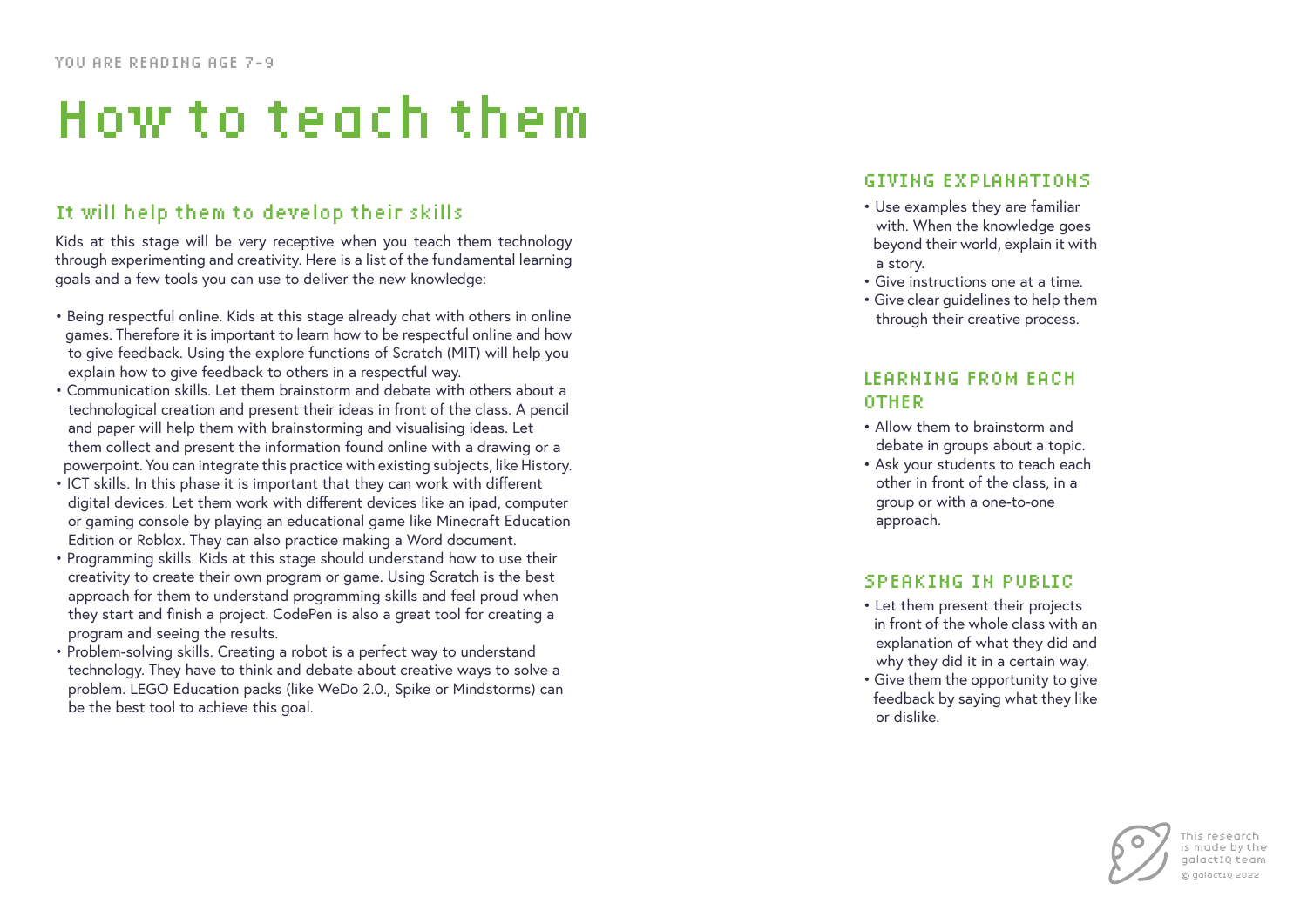# Integrate

"Find a connection with existing subjects."

- Edmée, teacher Education Assistent

You do not need to invent a whole new curriculum, but integrate STEM with existing subjects that you already teach. That way, students will understand the whole context with technology in their daily lives. Here are some examples of how you can integrate STEM with existing subjects:

- Let students create an interactive presentation with buttons and images for History;
- Let students program a calculator on Scratch for Mathematics;
- Let them code something on the computer for English, because with coding you need to use grammar correctly;
- Let them search the answer to a question on the internet for Science;
- Ask them to make a virtual book with drawings made in art or to transform a hand drawing into a digital drawing in Scratch.



### Integrate technology with other subjects

This research is made by the galactIQ team galactIQ 2022

TIP 2

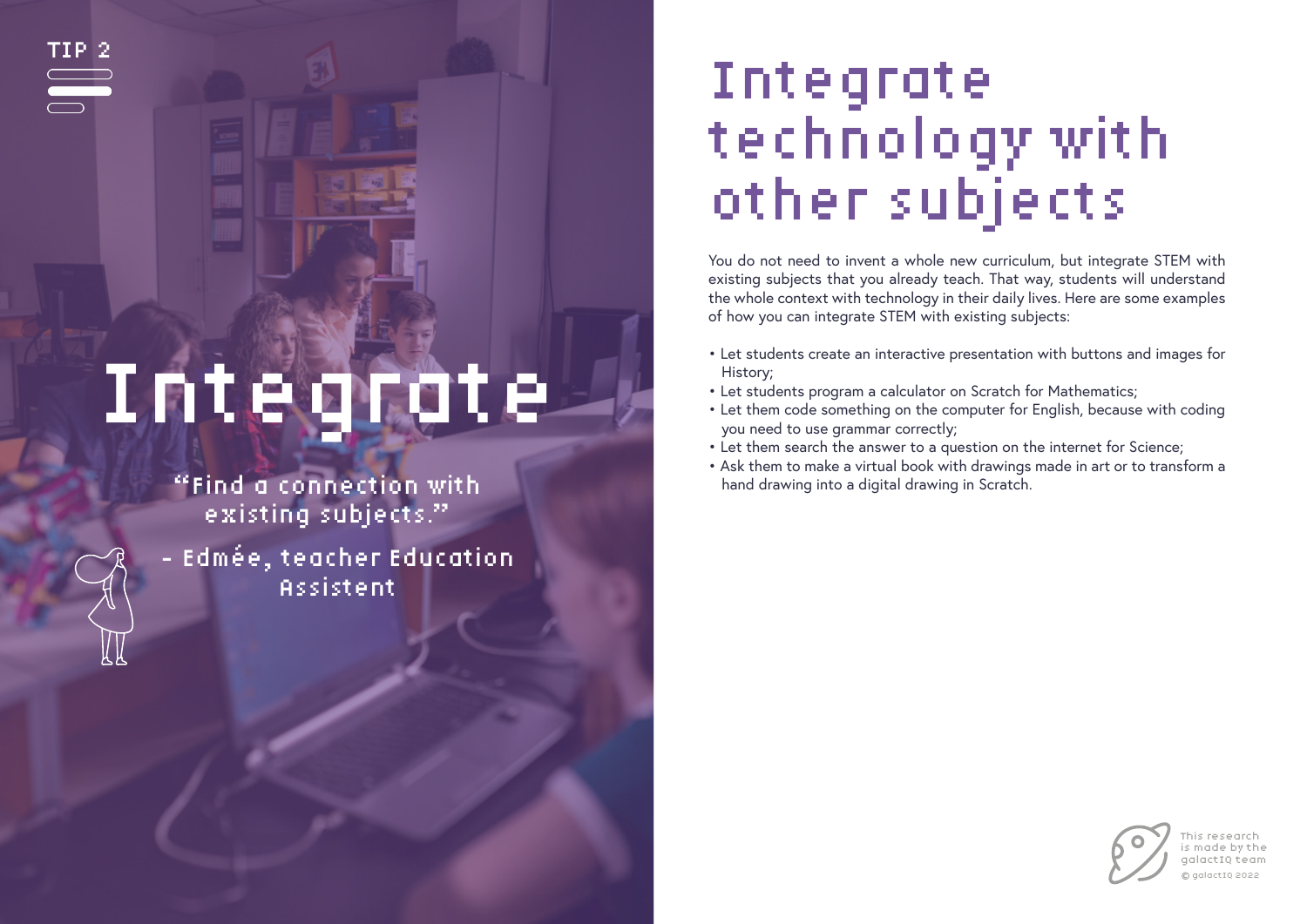

## Expert "I want to invent things!"



is made by  $\operatorname{\mathsf{th}}$ aalactIO team galactIQ 2022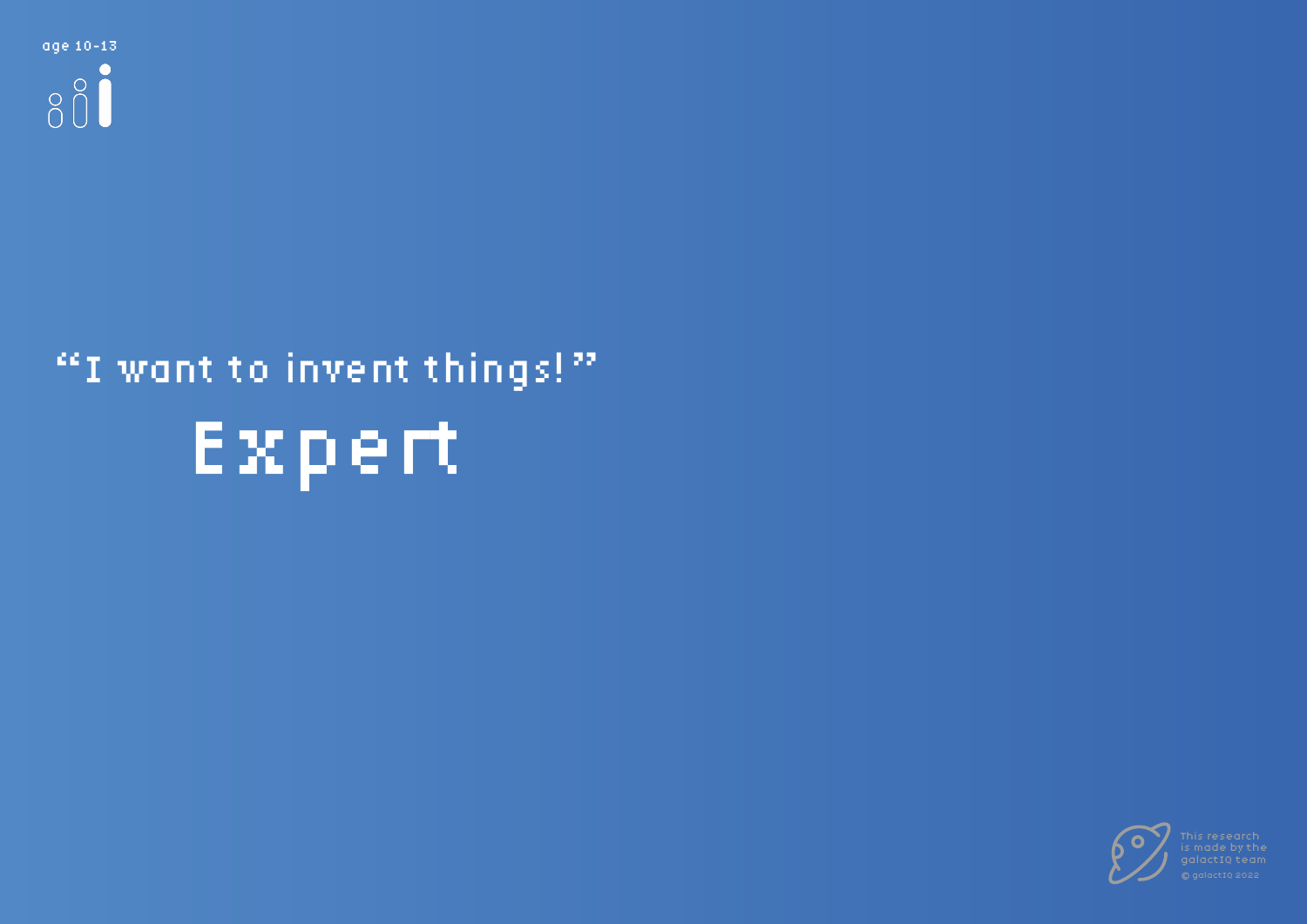- Over the years, I have gained more confidence and knowledge about technology.
- I talk and learn about things that go beyond my own experiences. I can see from another person's perspective and I form opinions based on what I have heard.
- I learn in groups and sometimes I experience peer pressure.
- I use speech that is not necessarily literal and I use my tone of voice to communicate intentions.
- I follow written instructions and I can write about my ideas. I can also plan and deliver a speech.
- I use my smartphone a lot, especially for messaging, social media and video sharing platforms like Whatsapp, Instagram and Youtube. I also play games on gaming consoles and on the computer. And I sometimes ask a voice assistant on my smartphone when I have a question.
- I am not aware of the dangers when I spend too much time online. And when I am on social media, I might encounter a cyberbully and I don't know how to act.

 $31\%$  have seen worrying content online.

- Smartphone
- Computer with mouse, trackpad and keyboard
- 

• Gaming consoles with a controller



### WHAT DO I DO WITH MY TECH?

- I message friends.
- I interact with social media.
- I watch videos.
- I play games.
- I interact with a voice assistant.

#### RISKS

- That I spend too much time online.
- That I come across a cyberbully

## This is my world

### So many exciting challenges! TECH I USE

 and don't know how to act. 83% of 12-13 years have their own smartphone.

87% uses social media apps/ sites.

20,5 hrs online per week.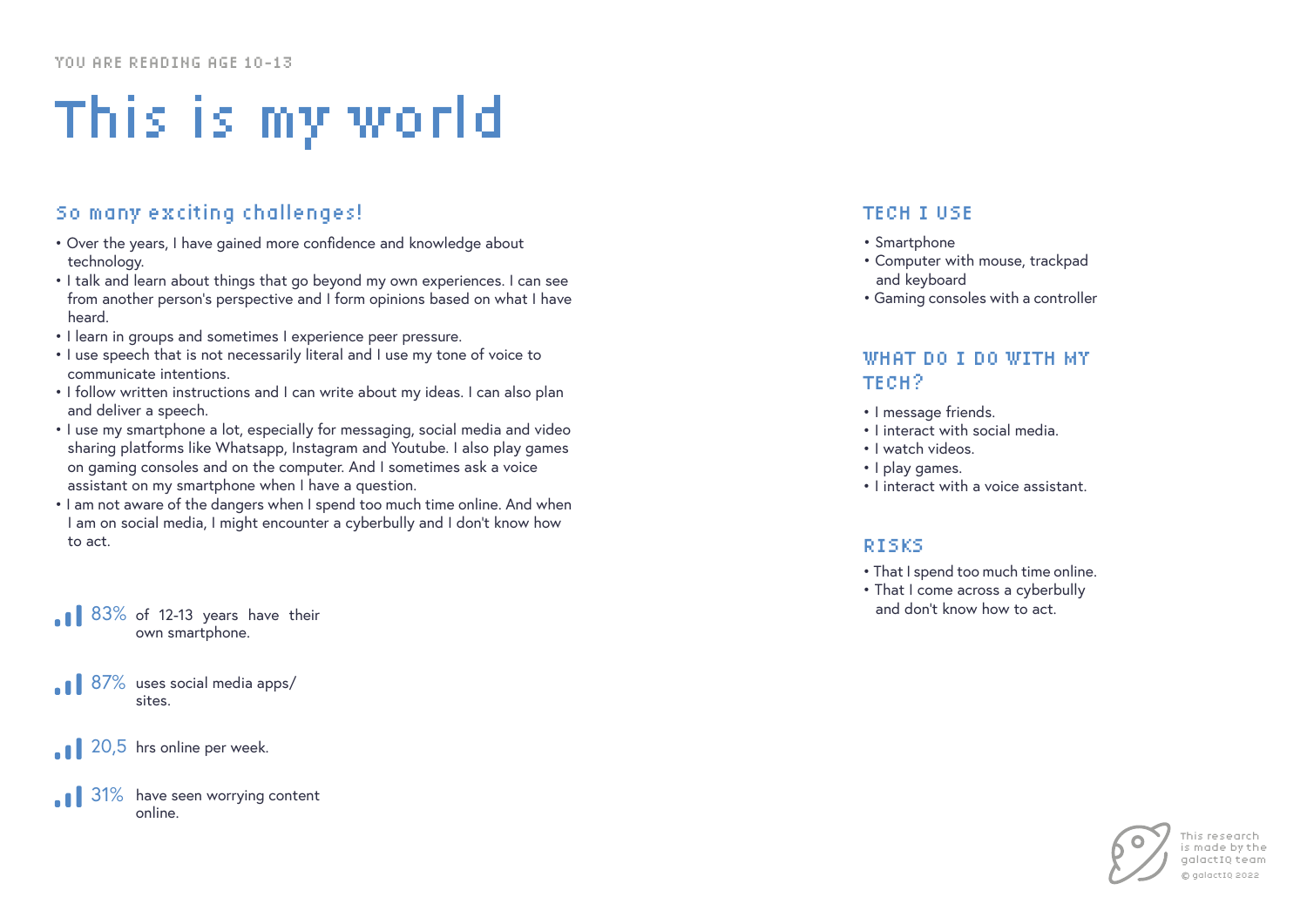### KNOW?

- Making assignments with digital devices and software
- Programming an algorithm to solve a problem
- Creating an advanced robot with a program
- Using a search strategy to collect information
- Giving constructive feedback

#### WHICH HARDWARE?

- Touch screen devices, like a smartphone
- Computer with mouse, keyboard and webcam
- Gaming consoles

#### WHICH SOFTWARE?

- Web browser
- Social media
- Appstore
- File manager
- Scratch and CodePen
- Gaming platforms
- Powerpoint and Word
- Cloud software



- Develop computational thinking by learning the advantages and disadvantages of performing tasks automatically.
- Form an image of common terms in relation to computers, such as network, wifi, router modem and cloud.
- Develop ICT skills by making assignments with digital devices, software and applications.
- Experience downloading, installing, reviewing and deleting apps.
- Have knowledge of three programming languages and use them to create a program.
- Being able to solve a problem by creating a reusable algorithm.
- Construct a robot with minimum guidelines and make a program for it.
- Be familiar with different file types and dealing with files on different storage media, such as saving, copying and sharing.
- Learn about media literacy; the dangers in the online environment, how to communicate online, how to give constructive feedback and how to share content safely.
- Be aware of the importance of having a secure profile on social networks. Also being able to create an 'account' for a program and working with secure passwords.
- Develop information skills by gathering information with a chosen search strategy. Also learning to judge whether the acquired information is useful, reliable and representative. And learn how to present their answers in an efficient and clear way.
- Realise the importance of digital technology in many areas of our society today and being aware of the importance of personal media skills.

#### THIS AGE GROUP SHOULD...

### What they should WHAT SHOULD THEY<br>  $\begin{matrix} \bullet & \bullet & \bullet \ \bullet & \bullet & \bullet \end{matrix}$ <br>  $\begin{matrix} \bullet & \bullet & \bullet \ \bullet & \bullet & \bullet \end{matrix}$ <br>  $\begin{matrix} \bullet & \bullet & \bullet \ \bullet & \bullet & \bullet \end{matrix}$ <br>  $\begin{matrix} \bullet & \bullet & \bullet \ \bullet & \bullet & \bullet \end{matrix}$ <br>  $\begin{matrix} \bullet & \bullet & \bullet \ \bullet & \bullet & \bullet \end{matrix}$ <br>  $\begin{matrix} \bullet & \bullet & \bullet \ \bullet & \bullet & \bullet \end{matrix}$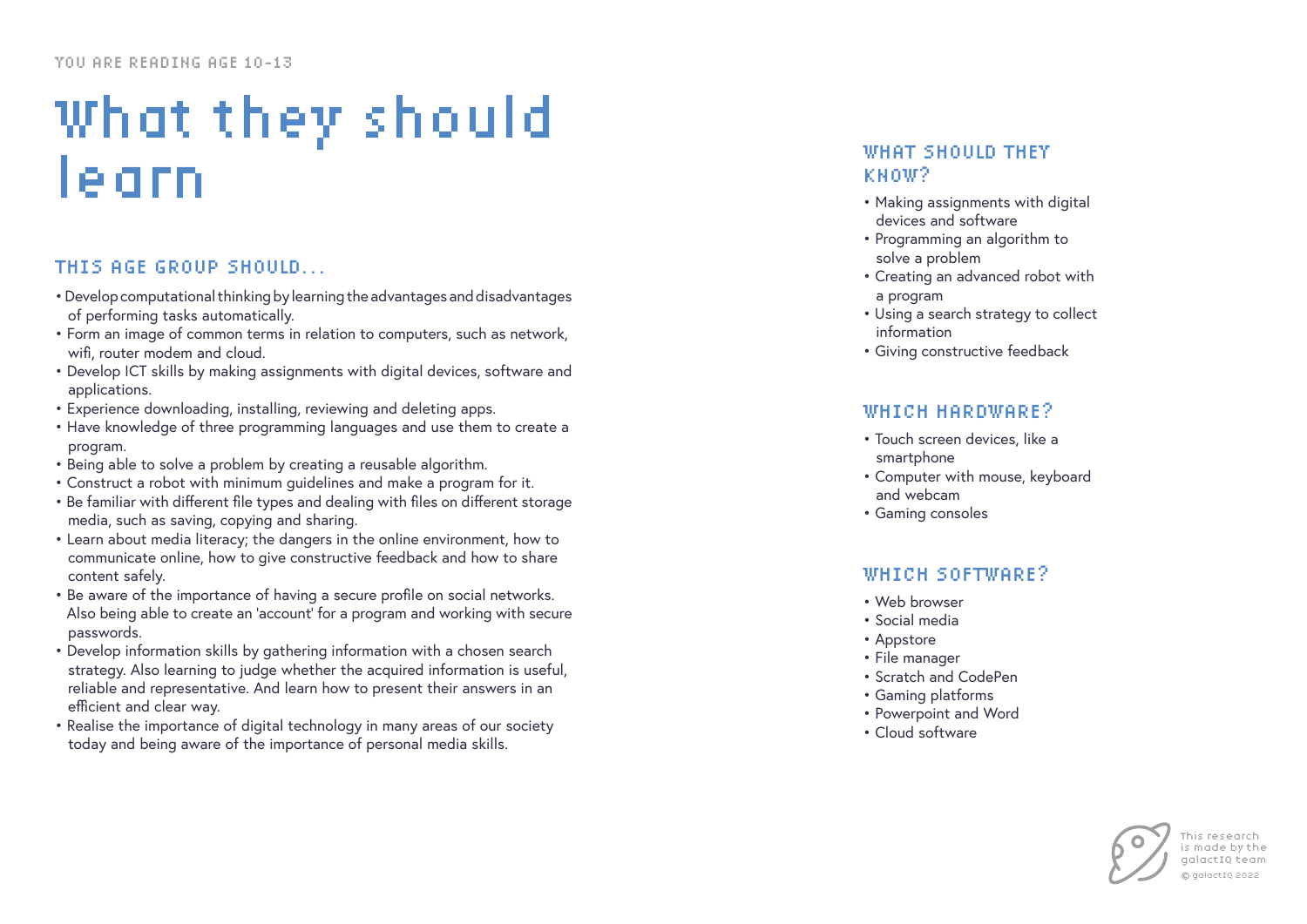### How to teach them

Kids at this stage will be very receptive when you teach them technology through collaboration and experimenting. Here is a list of the fundamental learning goals and a few tools you can use to deliver the new knowledge:

- Giving feedback online. Kids at this stage use social media and it's important for them to understand how to communicate online and how to give constructive feedback. Doing an exercise in the explore functions of Scratch (MIT) will help you explain how to give constructive feedback to others. A role playing game is also a great way of understanding this.
- Working together. Let them brainstorm and debate with others to design a technological creation and let them present their ideas in front of the class. Pencils and paper are good tools for visualising ideas. Let them present the information found online with a powerpoint or poster.
- ICT skills. At this stage, it is important that they are able to use different digital devices to achieve a goal. Let them work with different devices such as a computer by playing an educational game like Minecraft Education Edition. They can also practice creating an account online.
- Programming skills. Kids should use their creativity to create their own program or game. Using Scratch and CodePen is the best approach for them to create their own project and feel proud of how an idea has developed.
- Creative thinking. Creating a robot is a great way to think of ways to solve a problem. They have to use their knowledge and creativity to find a solution. LEGO Education packs (like WeDo 2.0., Spike or Mindstorms) can be the best tool to achieve this goal. You can integrate robotics with existings subjects, like Mathematics.

### It will help them to have a stronger self esteem.

- Give complete sentences and concrete terms when explaining a topic.
- Give an assignment into manageable tasks. And explain why they are going to make an assignment.

- Allow them to brainstorm, debate and create projects in groups.
- Ask your students to teach each other in front of the class, in a group or with a one-to-one approach.

- Let them present their projects in front of the whole class with an explanation of what they did, why they did it a certain way and what they would do next time.
- Give them the opportunity to give constructive feedback by saying what they like or dislike and why.



### GIVING EXPLANATIONS

### LEARNING FROM EACH OTHER

### SPEAKING IN PUBLIC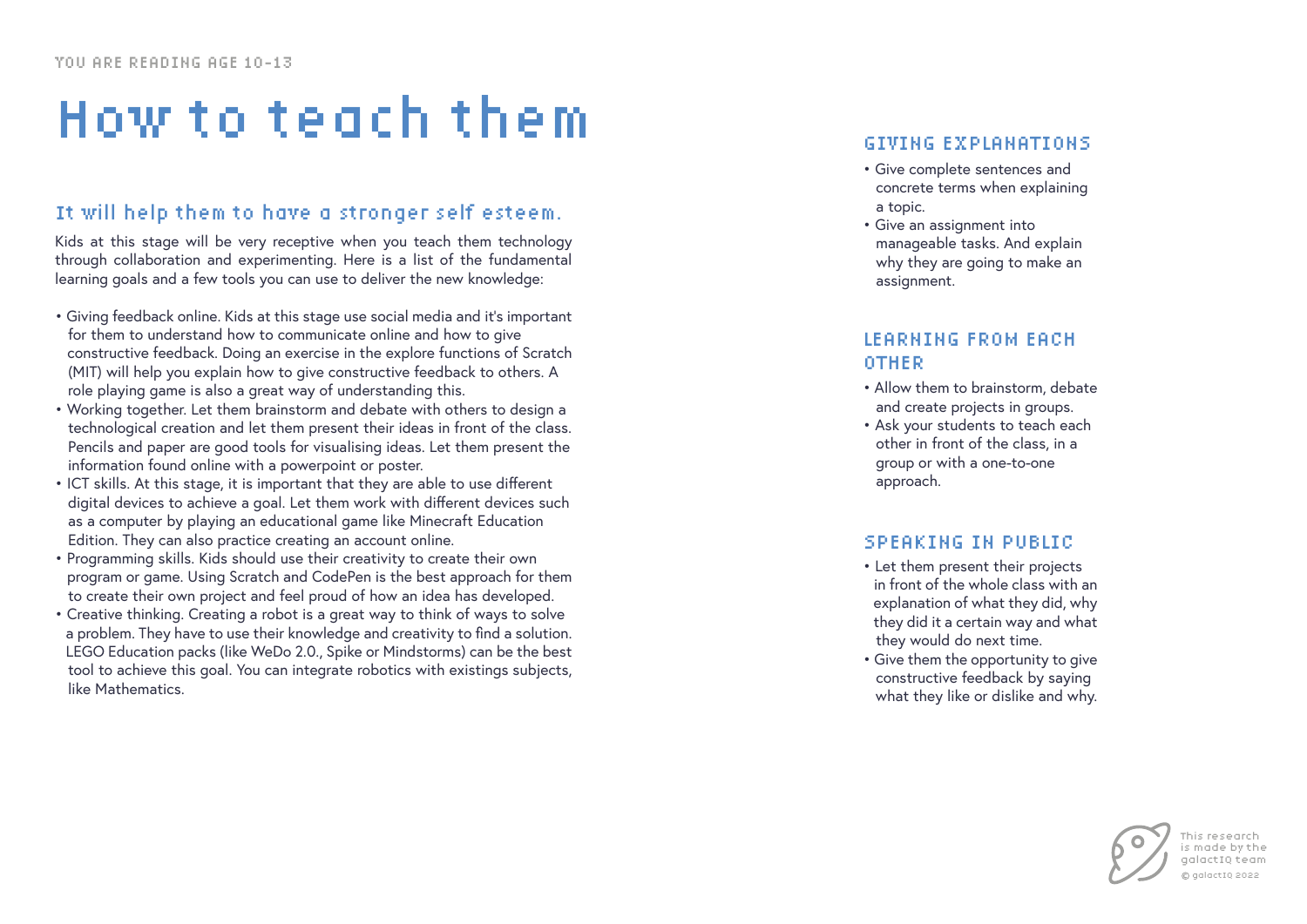# Collaborate

"You don't have to know everything yourself, but you can explore together with your students."



Lieke, producer creative education

Don't think you need to know more about technology than your students. Children are already using technology, but it is important that they are prepared for the future and have a role model who provides a safe environment for them to experiment. Here are tips to help you work together:

> 'his research is made by the galactIQ team galactIQ 2022

- Ask your colleagues for help. Ask them to give you some knowledge or ask if they can teach a lesson to your students.
- Be honest with your students and tell them, for example, that you don't know much about a certain subject, but that you will learn and find solutions to a problem together during the lesson.
- Children learn from each other, so let them work together on an assignment, let them teach each other and give feedback. Giving feedback is very important and easy to develop while learning STEM.
- Remember that everyone has different skills in STEM. Some students like to build code and others are better at building something in 3D. It is good to have them working together so that they learn from each other's skills.



## Collaborate with your students and colleagues

TIP 3